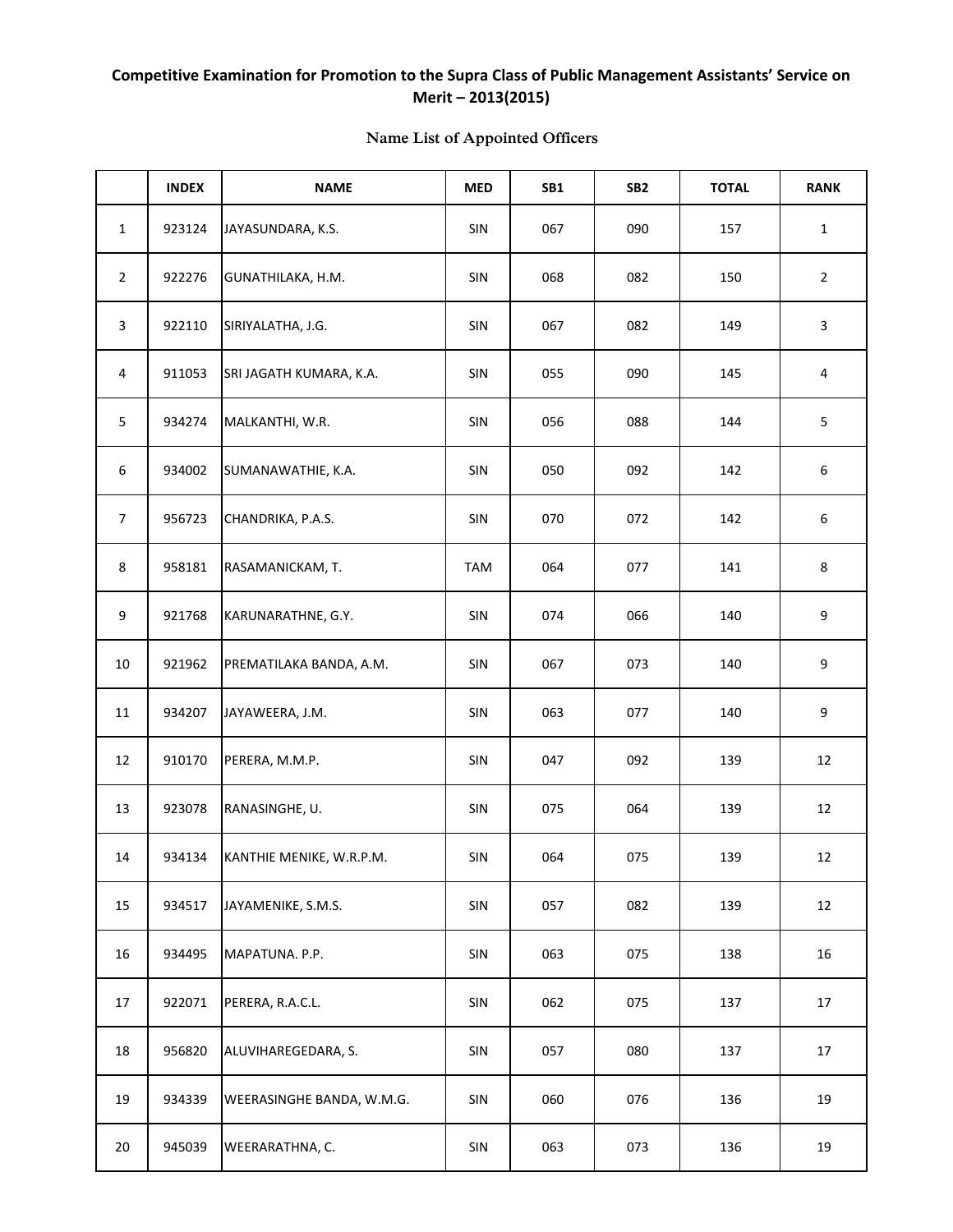| 21 | 945675 | WIJESUNDARA, D.L.D.C.M.  | SIN        | 062 | 074 | 136 | 19 |
|----|--------|--------------------------|------------|-----|-----|-----|----|
| 22 | 921784 | SAMARASINGHE, H.A.       | SIN        | 070 | 065 | 135 | 22 |
| 23 | 923035 | RAMANAYAKE, N.           | SIN        | 055 | 080 | 135 | 22 |
| 24 | 945357 | SAMARAWATHE, W.G.        | SIN        | 058 | 077 | 135 | 22 |
| 25 | 946310 | DAYARATHNA, A.M.         | SIN        | 053 | 082 | 135 | 22 |
| 26 | 922527 | PODI MENIKE, R.M.        | SIN        | 062 | 072 | 134 | 26 |
| 27 | 933944 | ARIYA SUDHARMA, U.D.     | SIN        | 065 | 069 | 134 | 26 |
| 28 | 922810 | WANIGASINGHE, D.         | SIN        | 043 | 090 | 133 | 28 |
| 29 | 945411 | SOMAWATHIE, P.           | SIN        | 050 | 083 | 133 | 28 |
| 30 | 945713 | MANIKE, E.A.D.S.         | SIN        | 065 | 068 | 133 | 28 |
| 31 | 957800 | SIVATHEDCHANAMOORTHY, A. | <b>TAM</b> | 066 | 067 | 133 | 28 |
| 32 | 921750 | DISSANAYAKE, G.M.S.M.    | SIN        | 073 | 059 | 132 | 32 |
| 33 | 944881 | RUPAWATHIE, K.P.         | SIN        | 055 | 077 | 132 | 32 |
| 34 | 945683 | CHANDRA MALANI, R.       | SIN        | 057 | 075 | 132 | 32 |
| 35 | 921970 | PERERA, P.N.P.           | SIN        | 047 | 084 | 131 | 35 |
| 36 | 934568 | SUBASENA, N.A.           | SIN        | 057 | 074 | 131 | 35 |
| 37 | 958165 | DUKE XAVIER, C.C.        | <b>TAM</b> | 068 | 063 | 131 | 35 |
| 38 | 934770 | ATAPATTU, D.M.A.         | SIN        | 062 | 068 | 130 | 38 |
| 39 | 922870 | KANTHI MENIKE, J.M.W.    | SIN        | 059 | 070 | 129 | 39 |
| 40 | 933537 | PERERA, D.L.C.           | SIN        | 052 | 077 | 129 | 39 |
| 41 | 945365 | JAYASINGHE, E.A.M.       | SIN        | 067 | 062 | 129 | 39 |
| 42 | 956871 | SHERIFFDEEN, G.R.        | SIN        | 061 | 068 | 129 | 39 |
| 43 | 957584 | JEHANATHAN, M.           | <b>TAM</b> | 067 | 062 | 129 | 39 |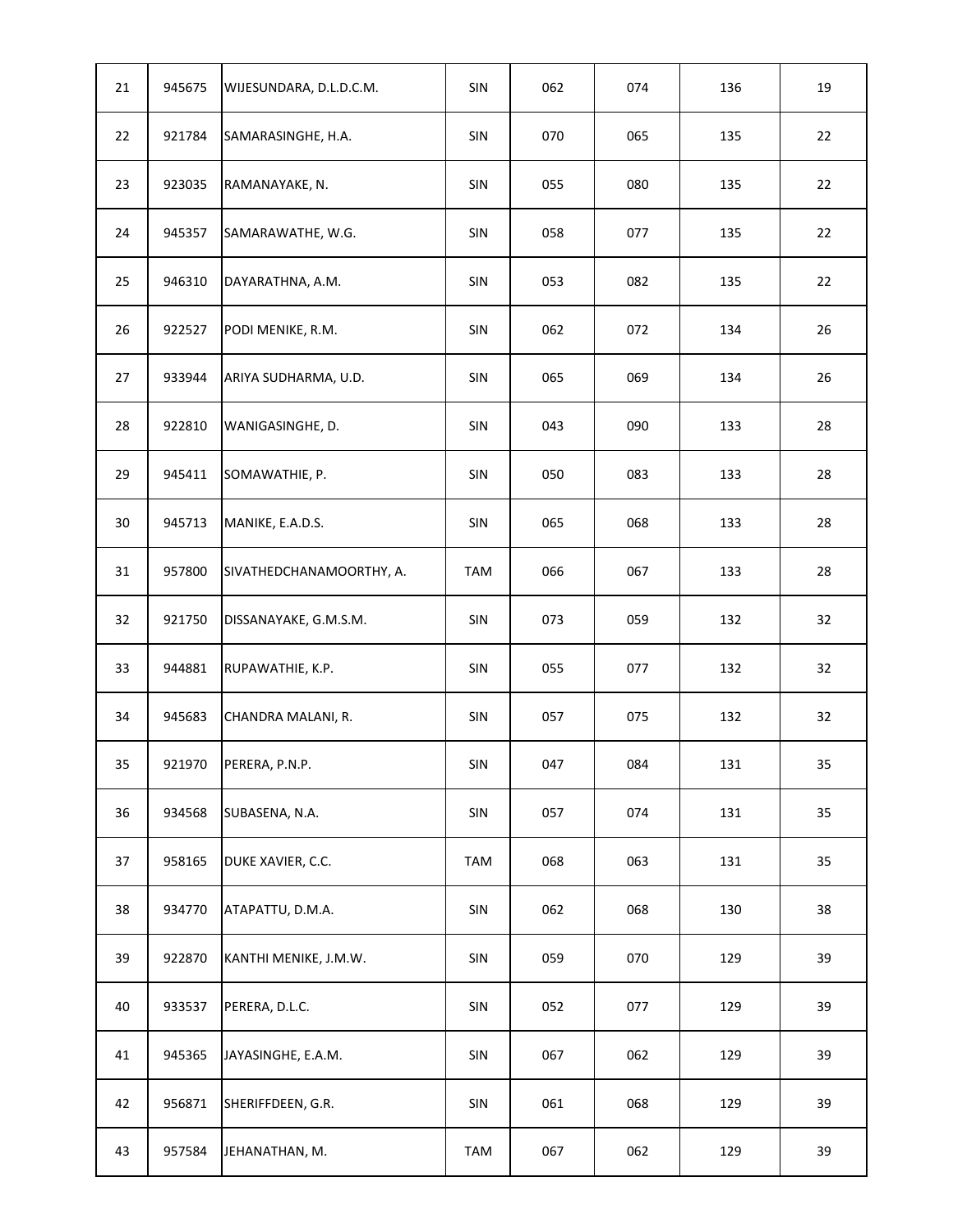| 44    | 910065 | CHANDRAKANTHI, D.D.S.    | SIN        | 048 | 080 | 128 | 44 |
|-------|--------|--------------------------|------------|-----|-----|-----|----|
| 45    | 922861 | CHANDRALATHA, S.R.K.M.S. | SIN        | 046 | 082 | 128 | 44 |
| 46    | 934100 | INDRANI, N.U.G.V.        | SIN        | 055 | 073 | 128 | 44 |
| 47    | 945977 | HEGODA ARACHCHI, R.T.    | SIN        | 067 | 061 | 128 | 44 |
| 48    | 946140 | BANDUMATHI, G.H.         | SIN        | 050 | 078 | 128 | 44 |
| 49    | 958173 | VIJAYALUXMY, B.          | <b>TAM</b> | 067 | 061 | 128 | 44 |
| 50    | 911347 | ATTANAYAKE, A.M.C.D.     | SIN        | 043 | 084 | 127 | 50 |
| 51    | 922209 | UBHAYARATNA, K.W.        | SIN        | 060 | 067 | 127 | 50 |
| 52    | 922624 | DE ZOYSA, D.S.           | SIN        | 068 | 059 | 127 | 50 |
| 53    | 922853 | RAJAGURU, R.E.B.S.       | SIN        | 057 | 070 | 127 | 50 |
| 54    | 922934 | SAMARAKOON BANDA, M.R.   | SIN        | 070 | 057 | 127 | 50 |
| 55    | 933936 | MANATHUNGA, M.H.S.       | SIN        | 050 | 077 | 127 | 50 |
| 56    | 910090 | SENEVIRATNA, S.S.        | SIN        | 040 | 086 | 126 | 56 |
| 57    | 921652 | SRIYANI, E.A.            | SIN        | 050 | 076 | 126 | 56 |
| 58    | 922314 | RANJANIKA, P.Y.          | SIN        | 064 | 062 | 126 | 56 |
| 59    | 934312 | PREMAWANSHA, G.          | SIN        | 062 | 064 | 126 | 56 |
| 60    | 957762 | SHANTHINI, T.            | <b>TAM</b> | 065 | 061 | 126 | 56 |
| 61    | 910820 | GUNARATHNA, I.           | SIN        | 049 | 076 | 125 | 61 |
| 62    | 923108 | SAMARADIVAKARA, G.G.S.B. | SIN        | 054 | 071 | 125 | 61 |
| $*63$ | 922659 | CHANDRALATHA I.M         | SIN        | 70  | 55  | 125 | 61 |
| 64    | 934673 | BANDULA DISANAYAKA, D.M. | SIN        | 050 | 075 | 125 | 61 |
| 65    | 945926 | CHANDRANI ASOKA, W.P.    | SIN        | 055 | 070 | 125 | 61 |
| 66    | 946213 | INDRANI, H.P.            | SIN        | 041 | 084 | 125 | 61 |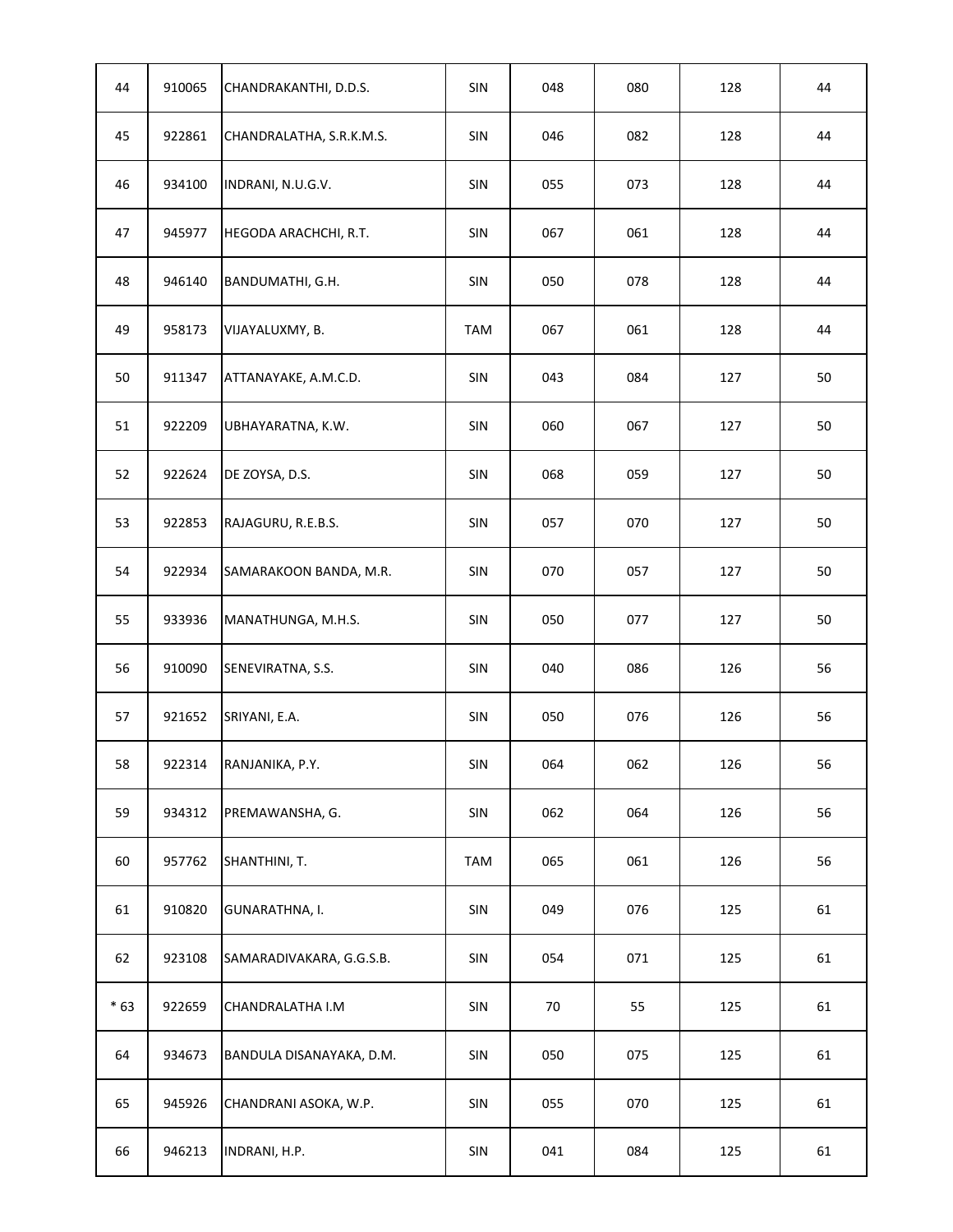| 67 | 910383 | DHANAPALA, D.M.       | SIN        | 042 | 082 | 124 | 67 |
|----|--------|-----------------------|------------|-----|-----|-----|----|
| 68 | 922683 | ABHAYARATHNE, M.A.B.  | SIN        | 050 | 074 | 124 | 67 |
| 69 | 933243 | WIJESINGHE, A.        | SIN        | 050 | 074 | 124 | 67 |
| 70 | 933286 | RANDENI, R.D.S.       | SIN        | 050 | 074 | 124 | 67 |
| 71 | 934282 | SUDUSINGHE, R.W.      | SIN        | 059 | 065 | 124 | 67 |
| 72 | 945829 | WICKRAMASINHA, U.G.N. | SIN        | 047 | 077 | 124 | 67 |
| 73 | 958106 | PARAMESWARAN, I.      | <b>TAM</b> | 070 | 054 | 124 | 67 |
| 74 | 921830 | KUMARIHAMY, K.M.U.    | SIN        | 056 | 067 | 123 | 74 |
| 75 | 922039 | PRIYALATHA, M.K.      | SIN        | 057 | 066 | 123 | 74 |
| 76 | 945721 | ANURA, Y.W.           | SIN        | 060 | 063 | 123 | 74 |
| 77 | 946396 | KARUNAWATHI, D.K.M.   | SIN        | 054 | 069 | 123 | 74 |
| 78 | 956634 | PUSPAWELA, S.C.       | SIN        | 068 | 055 | 123 | 74 |
| 79 | 958041 | MOHAMED NIZAM, M.I.   | <b>TAM</b> | 055 | 068 | 123 | 74 |
| 80 | 934452 | WILBERT, G.           | SIN        | 056 | 066 | 122 | 80 |
| 81 | 945233 | PATHMINI, L.A.D.S.    | SIN        | 061 | 061 | 122 | 80 |
| 82 | 945276 | CHANDRALATHA, W.D.    | SIN        | 051 | 071 | 122 | 80 |
| 83 | 957908 | SRISKANTHAKUMARI, K.  | <b>TAM</b> | 069 | 053 | 122 | 80 |
| 84 | 958130 | UTHAYASURIAN, T.      | <b>TAM</b> | 056 | 066 | 122 | 80 |
| 85 | 958203 | MOHAMED BASSHEER, S.  | <b>TAM</b> | 049 | 073 | 122 | 80 |
| 86 | 910030 | KUMARIHAMY, C.M.      | SIN        | 041 | 080 | 121 | 86 |
| 87 | 910979 | KALUBOVILA, J.M.      | SIN        | 053 | 068 | 121 | 86 |
| 88 | 911118 | GUNARATNE, K.M.       | SIN        | 047 | 074 | 121 | 86 |
| 89 | 911355 | SOMAWATHIE, R.A.P.    | SIN        | 051 | 070 | 121 | 86 |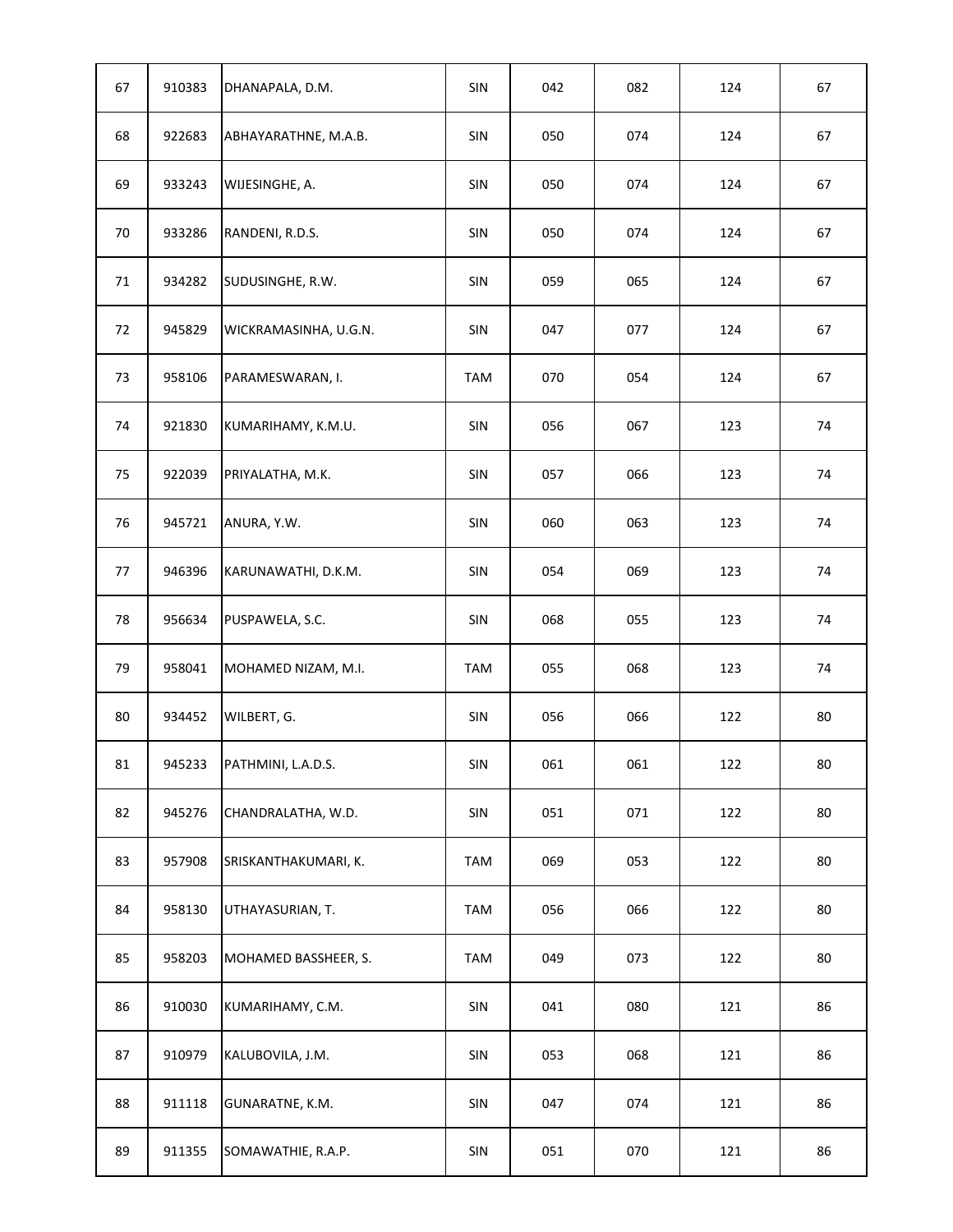| 90  | 911509 | SUBARATHNA MENIKE, H.M.    | SIN        | 046 | 075 | 121 | 86  |
|-----|--------|----------------------------|------------|-----|-----|-----|-----|
| 91  | 933324 | WIMALASURIYA, S.B.R.M.     | SIN        | 067 | 054 | 121 | 86  |
| 92  | 933502 | WARAKAGODA, R.N.A.M.U.S.K. | SIN        | 058 | 063 | 121 | 86  |
| 93  | 945004 | ROHINI, H.G.               | SIN        | 053 | 068 | 121 | 86  |
| 94  | 957738 | ABDUR RAHEEM, M.I.         | <b>TAM</b> | 052 | 069 | 121 | 86  |
| 95  | 910685 | DE ZOYSA, H.D.             | SIN        | 050 | 070 | 120 | 95  |
| 96  | 921857 | NANDASENA, P.K.            | SIN        | 061 | 059 | 120 | 95  |
| 97  | 921890 | CHANDANIE, J.A.M.          | SIN        | 050 | 070 | 120 | 95  |
| 98  | 922969 | HEWAKAPUGE, R.P.L.         | SIN        | 056 | 064 | 120 | 95  |
| 99  | 933723 | SENARATNE, M.R.A.          | SIN        | 054 | 066 | 120 | 95  |
| 100 | 934347 | KUSUMAWATHI, R.D.          | SIN        | 050 | 070 | 120 | 95  |
| 101 | 934720 | RUPAWATHIE MANEKE, R.M.    | SIN        | 053 | 067 | 120 | 95  |
| 102 | 946051 | RUKMANI, D.P.              | SIN        | 050 | 070 | 120 | 95  |
| 103 | 911061 | KARUNATILAKA, P.A.         | SIN        | 040 | 079 | 119 | 103 |
| 104 | 921881 | SILVA, C.M.M.E.            | SIN        | 056 | 063 | 119 | 103 |
| 105 | 921903 | ARIYARATNE, D.M.C.         | SIN        | 055 | 064 | 119 | 103 |
| 106 | 921946 | DAMAYANTHA, W.S.L.         | SIN        | 066 | 053 | 119 | 103 |
| 107 | 922063 | PREMACHANDRA, M.N.         | SIN        | 042 | 077 | 119 | 103 |
| 108 | 934290 | DISSANAYAKE, D.M.S.B.      | SIN        | 050 | 069 | 119 | 103 |
| 109 | 946370 | CHANDRASIRI, R.R.M.S.      | SIN        | 045 | 074 | 119 | 103 |
| 110 | 921644 | PEIRIS, A.K.P.P.T.P.       | SIN        | 050 | 068 | 118 | 110 |
| 111 | 922357 | SUSILAWATHIE, W.R.A.       | SIN        | 053 | 065 | 118 | 110 |
| 112 | 933405 | SANDANAYAKE, E.V.N.        | SIN        | 058 | 060 | 118 | 110 |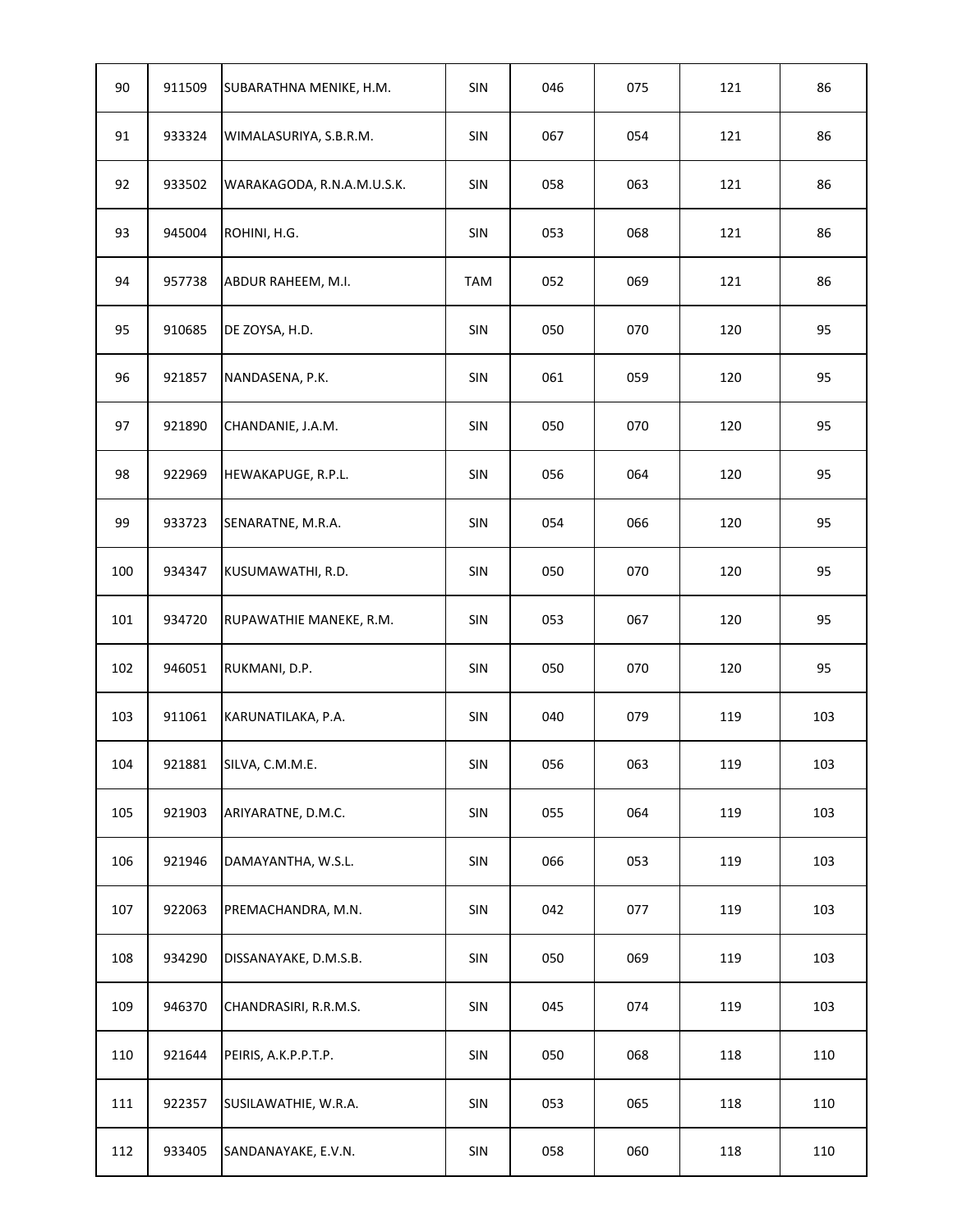| 113 | 945403 | BANDARA, E.M.U.W.D.    | <b>SIN</b>     | 053 | 065 | 118 | 110 |
|-----|--------|------------------------|----------------|-----|-----|-----|-----|
| 114 | 945993 | PERERA, M.C.S.         | SIN            | 041 | 077 | 118 | 110 |
| 115 | 911142 | CHANDRALATHA, K.M.     | SIN            | 048 | 069 | 117 | 115 |
| 116 | 921717 | LALITHA, R.A.          | <b>SIN</b>     | 048 | 069 | 117 | 115 |
| 117 | 922640 | SRIMATHIE PATHMA, W.K. | SIN            | 054 | 063 | 117 | 115 |
| 118 | 933316 | KODAGODA, M.A.P.K.     | SIN            | 050 | 067 | 117 | 115 |
| 119 | 945012 | MUNASINGHE, J.A.       | SIN            | 056 | 061 | 117 | 115 |
| 120 | 945071 | KARUNARATHNA, D.K.S.   | SIN            | 053 | 064 | 117 | 115 |
| 121 | 945616 | RANJANI, A.S.          | SIN            | 061 | 056 | 117 | 115 |
| 122 | 945667 | CHANDRANI, I.          | SIN            | 062 | 055 | 117 | 115 |
| 123 | 956944 | RATHNAMALALA, R.I.B.C. | SIN            | 040 | 077 | 117 | 115 |
| 124 | 910936 | GUNATHILAKA, J.G.      | SIN            | 046 | 070 | 116 | 124 |
| 125 | 911045 | ATTANAYAKE, M.A.R.P.   | SIN            | 043 | 073 | 116 | 124 |
| 126 | 911100 | WIJEBANDARA, A.R.T.    | SIN            | 052 | 064 | 116 | 124 |
| 127 | 911177 | GNANARATHNA, P.B.      | $\mathsf{SIN}$ | 041 | 075 | 116 | 124 |
| 128 | 911185 | DISSANAYAKE, K.P.      | SIN            | 045 | 071 | 116 | 124 |
| 129 | 911436 | WIJESEKARA, L.U.       | SIN            | 047 | 069 | 116 | 124 |
| 130 | 933618 | THILAKARATHNA, R.M.    | SIN            | 056 | 060 | 116 | 124 |
| 131 | 934231 | GNANAWATHIE, D.P.      | SIN            | 053 | 063 | 116 | 124 |
| 132 | 945179 | SAMARANAYAKE, A.S.A.   | SIN            | 065 | 051 | 116 | 124 |
| 133 | 945322 | GUNASEKARA, S.         | SIN            | 051 | 065 | 116 | 124 |
| 134 | 945870 | DAHANAYAKE, D.R.C.     | SIN            | 050 | 066 | 116 | 124 |
| 135 | 946027 | MADAWALA, S.K.E.       | SIN            | 051 | 065 | 116 | 124 |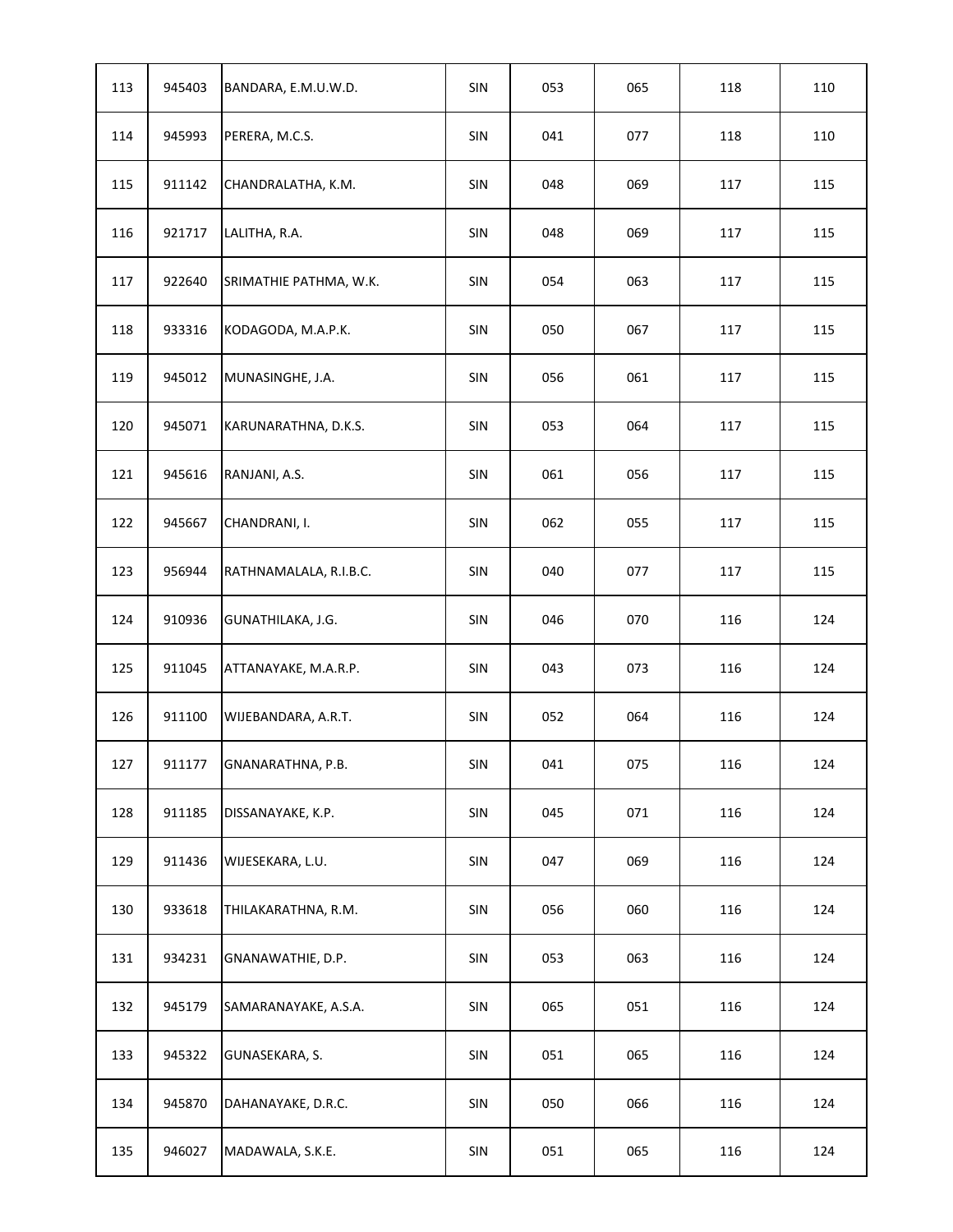| 136 | 957789 | VYJAYANTHI, S.       | TAM            | 063 | 053 | 116 | 124 |
|-----|--------|----------------------|----------------|-----|-----|-----|-----|
| 137 | 911495 | SENARATH, W.M.W.K.   | SIN            | 044 | 071 | 115 | 137 |
| 138 | 911568 | RANJANIE, R.P.       | SIN            | 049 | 066 | 115 | 137 |
| 139 | 911576 | PITAWALA, W.W.I.     | SIN            | 045 | 070 | 115 | 137 |
| 140 | 922136 | COORAY, P.L.V.       | <b>SIN</b>     | 056 | 059 | 115 | 137 |
| 141 | 934070 | FERNANDO, B.M.       | SIN            | 050 | 065 | 115 | 137 |
| 142 | 945128 | MALANI, S.A.         | SIN            | 055 | 060 | 115 | 137 |
| 143 | 945578 | UBEYSEKARA, W.       | SIN            | 053 | 062 | 115 | 137 |
| 144 | 956669 | LAXMI, P.H.M.        | SIN            | 058 | 057 | 115 | 137 |
| 145 | 956839 | INDRANI MANIKE, W.M. | SIN            | 046 | 069 | 115 | 137 |
| 146 | 910219 | BASNAYAKE, L.        | SIN            | 045 | 069 | 114 | 146 |
| 147 | 910642 | KARUNARATHNA, M.P.K. | SIN            | 047 | 067 | 114 | 146 |
| 148 | 911150 | WANIGASEKARA, B.     | SIN            | 040 | 074 | 114 | 146 |
| 149 | 922470 | ABEYSINGHE, S.A.C.   | SIN            | 042 | 072 | 114 | 146 |
| 150 | 922780 | GUNAWARDENA, Y.H.    | $\mathsf{SIN}$ | 060 | 054 | 114 | 146 |
| 151 | 933260 | INDRAWATHE, A.       | SIN            | 053 | 061 | 114 | 146 |
| 152 | 934584 | SILVA, W.C.K.        | SIN            | 063 | 051 | 114 | 146 |
| 153 | 944814 | PODIMENIKE, M.G.     | SIN            | 064 | 050 | 114 | 146 |
| 154 | 946094 | PERERA, W.A.S.       | SIN            | 055 | 059 | 114 | 146 |
| 155 | 946116 | KODAGODA, D.A.M.     | SIN            | 055 | 059 | 114 | 146 |
| 156 | 956499 | BINDUSARA, W.A.N.K.  | SIN            | 047 | 067 | 114 | 146 |
| 157 | 957533 | KATPAGANATHAN, V.    | TAM            | 054 | 060 | 114 | 146 |
| 158 | 957614 | RAHUMATHULLA, F.U.M. | TAM            | 064 | 050 | 114 | 146 |